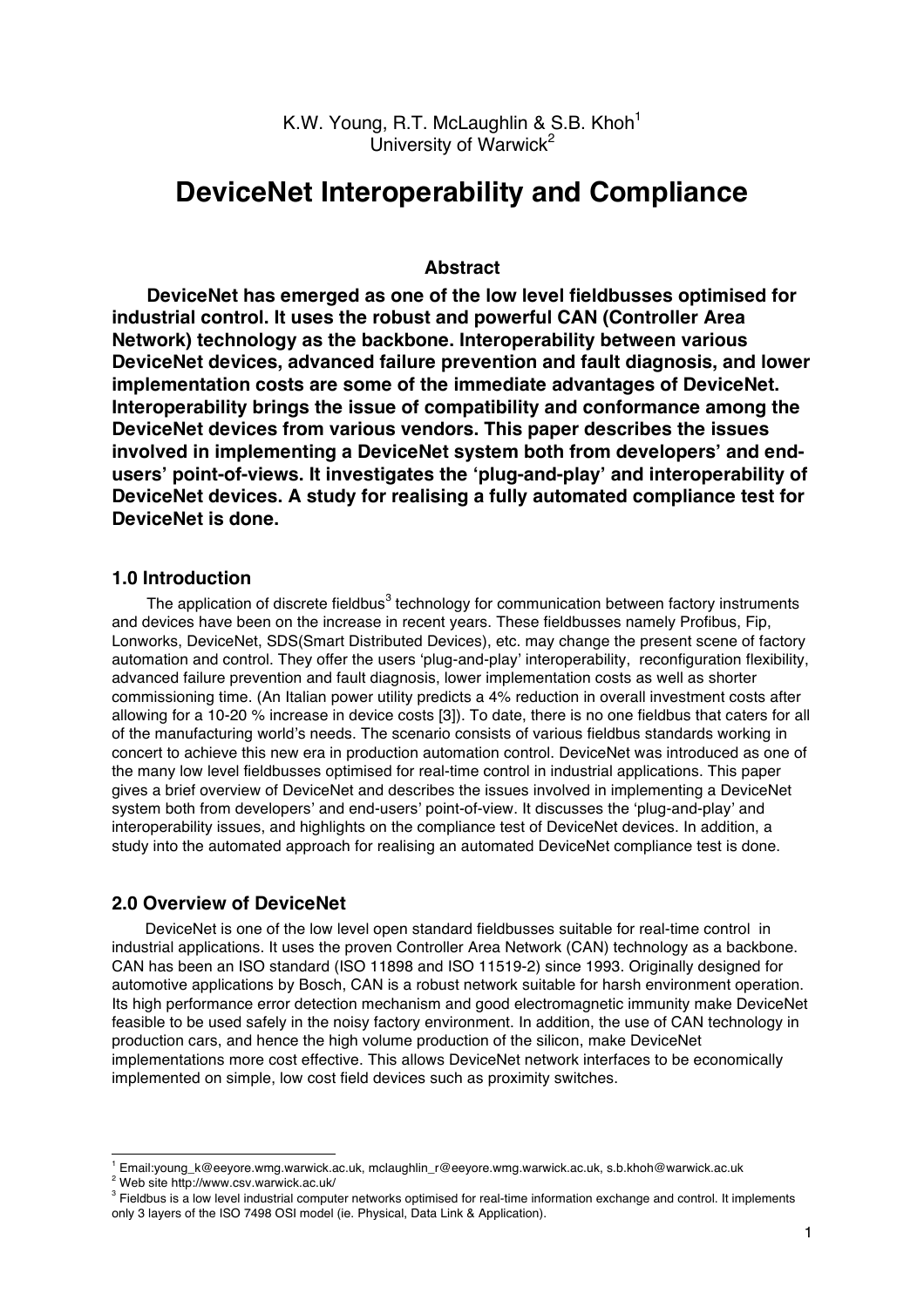Figure 1 shows how DeviceNet maps across the ISO 7498 and ISO 11898 (which is CAN). DeviceNet effectively specifies the application layer of the OSI model and media *layer (Layer 0, which is not defined in the ISO 7498-Basic Reference Model*). The application layer of the DeviceNet model standardises the common messaging mechanism so that information can be exchanged across the whole spectrum of DeviceNet devices. DeviceNet specific cables and connectors offer 'plug-and-play' compatibility among devices. A DeviceNet network supports 64 physical nodes on one of three different baud rates, i.e. 125kbit/s, 250 kbit/s and 500 kbit/s. It is configured using the bus network topology with CAN's CSMA/CD+NDBA (Carrier Sense Multiple Access/Collision Detection with Non-Destructive Bitwise Arbitration) bus access method for guaranteed data delivery. DeviceNet uses (Non-Return-to-Zero)NRZ baseband encoding technique for transmission over a shielded twisted pair cable. As with any serial communications, it has distance to speed limitations. At 125kbit/s, the DeviceNet network can be extended over a distance of 500 metres without any network repeater. However, the distance falls to only 100 metres if 500kbit/s is selected. Each of the 64 physical nodes are identified by a unique MAC (Media Access Control) identifier (i.e. MAC ID 0 to MAC ID 63) [1]. In order to prevent two nodes from having the same address (or MAC ID), every DeviceNet device must perform the duplicate MAC ID detection test upon power-up.

| 7. Application Layer  |                    | 7. Application Layer |
|-----------------------|--------------------|----------------------|
| 6. Presentation Layer |                    |                      |
| 5. Session Laver      |                    |                      |
| 4. Transport Layer    |                    |                      |
| 3. Network Layer      |                    |                      |
| 2. Data Link Layer    | 2. Data Link Layer | 2. Data Link Layer   |
| 1. Physical Layer     | 1. Physical Laver  | 1. Physical Layer    |
|                       |                    |                      |
| <b>ISO 7498</b>       | <b>ISO 11898</b>   | DeviceNet            |

Figure 1 The relationship between ISO 7498, ISO 11898 and DeviceNet

#### **2.1 Object Oriented Approach of DeviceNet**

As mentioned by [4], DeviceNet is abstractly modelled as a collection of DeviceNet objects. Briefly, each DeviceNet device will have a communication object and an application object. The communication object will be responsibled for implementing the DeviceNet protocol messaging. Conversely, the application object is mainly concerned with the implementation of product specific features, e.g. the on/off state of a proximity switch. Figure 2 shows an example of the abstract model. The application object of the photosensor (MACID #63) contains the discrete states (on/off) of the sensor and the corresponding configuration (e.g. dark/light sensing). On the other hand, the communication object on the same device contains all the necessary DeviceNet protocol messaging. The communication object can be further divided into the 4 minimum object classes. They are:-

- 1. Connection object
- 2. DeviceNet object
- 3. Identity object
- 4. Message router object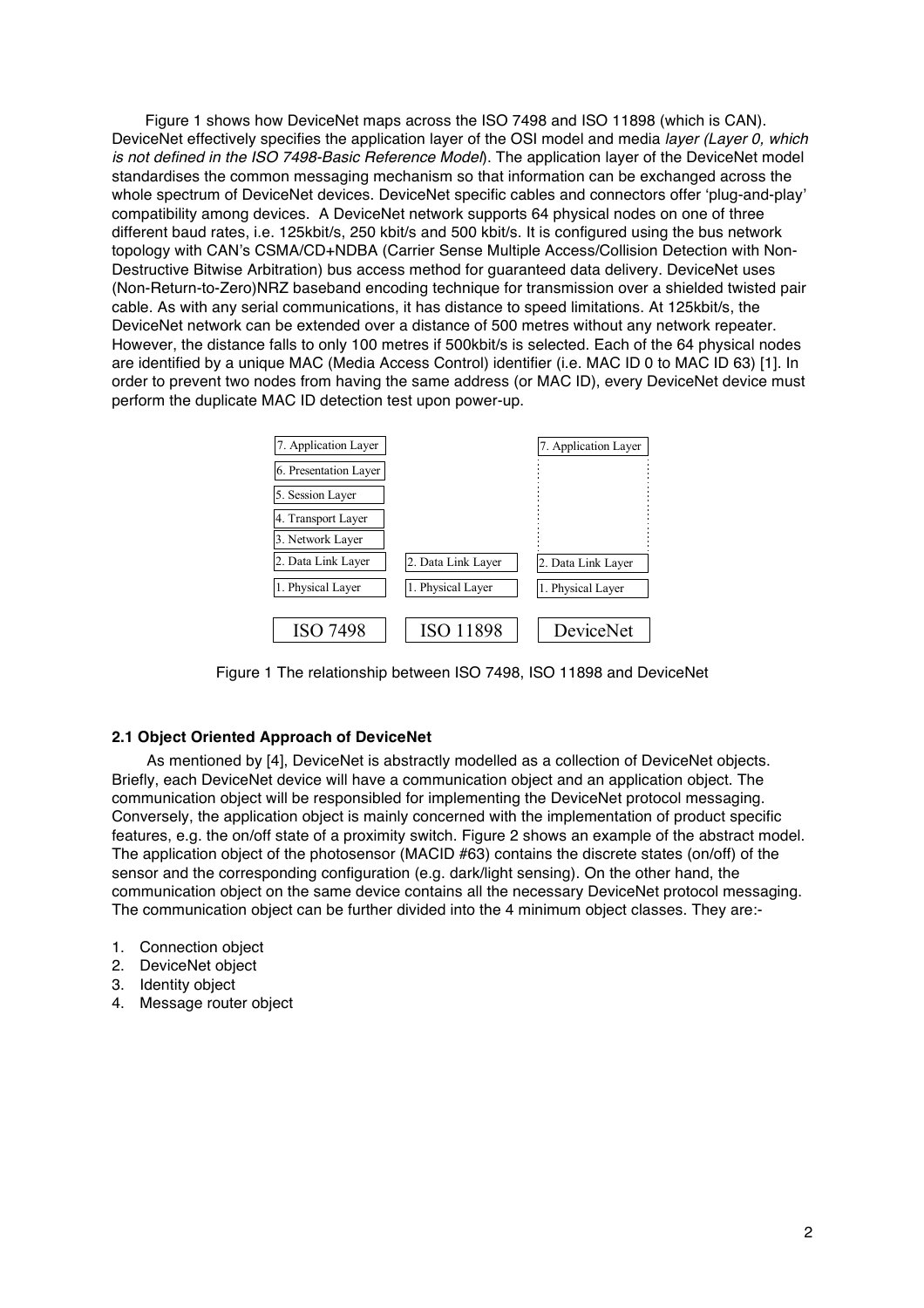

Figure 2 An example of DeviceNet abstract model

The connection object is responsible for implementing the logical connection between the producer and consumer of the data. In a connection based network such as DeviceNet, every device must have their services logically linked to the appropriate data producer or consumer. As such it is the responsibility of the Connection object to handle the open and close Explicit Message Connection(EMC) request/response, create the I/O message connection for cyclic, change-of-state and event driven data etc. The DeviceNet object performs the configuration and physical attachment such as MACID, baud rate, bus-off interrupt status and allocate/release the predefined master/slave connections. Data such as Vendor id, device type, serial number and other configuration data for device identification will be contained in the identity object. The identity object only serves its functions during initialisation and does not take part in the normal real-time communication. The message router object routes a service/response to the specified object/service source[1, 2].

## **2.2 DeviceNet Messaging**

In general, DeviceNet messages can be divided into two different types, i.e. Explicit messages and I/O messages using the Message Groups 1, 2 and 3. Message Group 4 is reserved for future use as depicted in Figure 3. Due to the CSMA/CD+NDBA bus access method of CAN, Message Group 1 will have the highest priority to gain access to the bus (i.e. the lower the CAN identifier number, the higher the priority). Within the Message Group 2, the device which has the lower MAC ID will win the arbitration when bus contention occurs. In addition to the MAC ID, devices using Message Group 1 and Message Group 3 also arbitrate on the Message ID. For instance, Device A (MACID 2, Message ID 10) in Message Group 1 will loose arbitration to Device B (MACID 63, Message ID 1) of the same message group.

| 11-bit CAN Identifiers |                                        |   |                       |   |                       |                       |   |   | Range in |                 |          |                         |         |
|------------------------|----------------------------------------|---|-----------------------|---|-----------------------|-----------------------|---|---|----------|-----------------|----------|-------------------------|---------|
| 10                     | 9                                      | 8 |                       | 6 | 5                     | 4                     | з | 2 |          | ი               | Hex      |                         |         |
| $\Omega$               | Source MAC ID<br>Group 1<br>Message ID |   |                       |   |                       |                       |   |   |          |                 | 000-3FF  | Message Group 1         | highest |
|                        | 0                                      |   |                       |   | <b>MAC ID</b>         | Group 2<br>Message ID |   |   | 400-5FF  | Message Group 2 | priority |                         |         |
|                        |                                        |   | Group 3<br>Message ID |   |                       | Source MAC ID         |   |   |          |                 | 600-7BF  | Message Group 3         |         |
|                        |                                        |   |                       |   | Group 4<br>Message ID |                       |   |   |          |                 | 7C0-7EF  | Message Group 4         |         |
|                        |                                        |   |                       |   |                       |                       | ́ |   |          |                 | 7F0-7FF  | Invalid CAN Identifiers |         |

Figure 3 The arrangement of Message Groups of DeviceNet in CAN identifier field [1]

Based on CAN technology, a typical DeviceNet data packet ranges between 1 and 8 bytes, with an 11 bit address header. DeviceNet is designed to carry frequent short messages. The network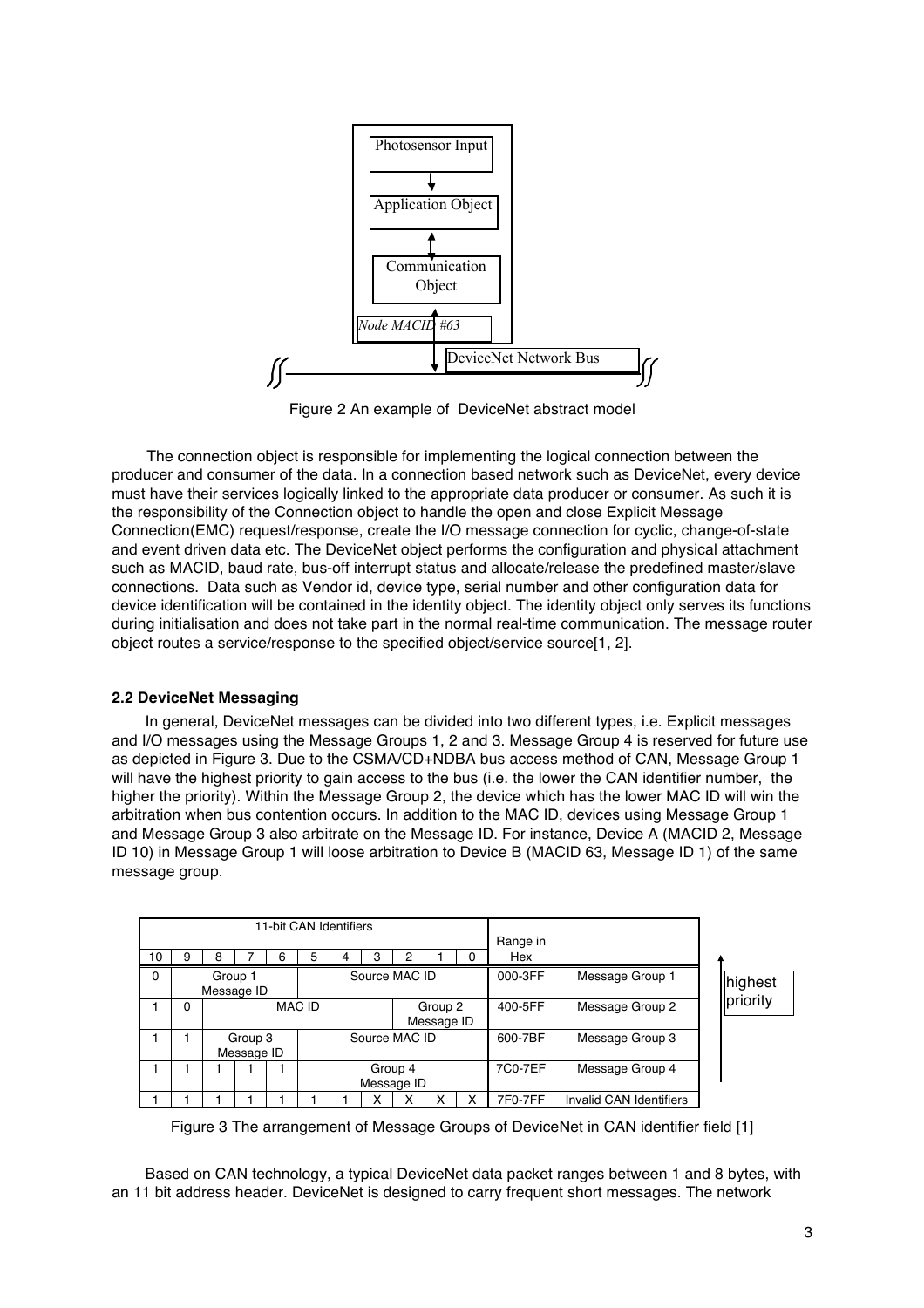efficiency<sup>4</sup> of a DeviceNet network varies between 15.38% for 1 byte of I/O data to 59.26% for 8 bytes of I/O data (without stuff bits). A higher level field bus such as FIP achieves 79.63 % efficiency when transferring 128 bytes of data per packet, but the figure drops to 2.96% (based on turnaround time of 70 $\mu$ s) when 1 data byte is transferred[7]. The shorter data packets of DeviceNet improve the network access latency, i.e. the amount of time a node has to wait due to bus being busy before gaining bus access. Therefore, DeviceNet is very efficient when performing I/O messaging up to 8 data bytes. I/O data of more than 8 bytes will be transferred through Fragmentation Protocol. I/O Fragmentation Protocol uses the first byte of the CAN data field as protocol information, thus reducing the user data to 7 bytes per data packet. Similarly, Explicit messages utilise part of the CAN data field for protocol information. For instance, the Open Explicit Messaging Connection Request message which normally takes place during system initialisation, uses 4 data bytes to represent the Explicit Message Header, service code, requested message body format and message group. During realtime operation mode, the Explicit messages only use a data byte as protocol information (two data bytes for Explicit Message Fragmentation Protocol).

# **3.0 Working together(Interoperability)**

The open standard nature of DeviceNet allows devices to be obtained from various sources and put together to work harmoniously on the same DeviceNet bus. This interoperability of DeviceNet open network architecture offers the end users with freedom of choice of supplier without having to rely on a single source for their automation devices. Competition among device vendors will benefit the end-users with better features and more cost effective products. However, since different vendor's devices can co-exist on the same network, it is of paramount importance to ensure that all the devices' behaviours are predictable. The idea is to prevent any device from disrupting the network operation. This requires devices to undergo a DeviceNet compliance process.

To further safeguard and promote the DeviceNet system, the Open DeviceNet Vendors Association (ODVA) has been formed. The ODVA consists of DeviceNet developers and acts as the governing body in ensuring that DeviceNet devices operate as stipulated in the DeviceNet specification. It is also responsible for forming the working committee in defining new device profiles. Typically, the device profile defines how the device behaves, how the device configuration is made and how the configuration affects its behaviour. It also defines the data format with which the DeviceNet communication is done. For example, the DeviceNet I/O assembly data format for a photoelectric sensor has been defined in Figure 4.

| -<br>Data<br><b>B</b> vte | Bit 7    | Bit 6    | Bit 5    | Bit      | Bit 3    | Bit      | Bit        | Bit (  |
|---------------------------|----------|----------|----------|----------|----------|----------|------------|--------|
|                           | Reserved | Reserved | Reserved | Reserved | Reserved | Reserved | Diagnostic | Jutput |

Figure 4 The I/O assembly data attribute format of a DeviceNet photoelectric sensor[2]

Any device which fulfils the fundamental requirements of the DeviceNet Specification is said to be compliant with DeviceNet. Optional features are allowed but they must be set to a default at powerup such that the device's behaviour is identical to the basic device type profile. The device developer may then provide various methods of accessing the optional features. These may include the use of the electronic data sheet(EDS) and parameter objects or through the more traditional way of a printed paper data sheet. The network configuration tool will then use the provided information to configure the device with the desired feature.

## **4.0 The setting up of a DeviceNet Network**

In order to investigate the implementation implications of DeviceNet a flexible assembly cell has been set up at the International Manufacturing Centre of University of Warwick. This cell consists of two robots and a series of conveyors carrying pallets with two different sets of components on them. The robots perform different assembly tasks depending on the state of the pallets. This system was

 $<sup>4</sup>$  Network efficiency refers to the ratio of the amount of the user data and the number of bits needed to transmit such</sup> information[6].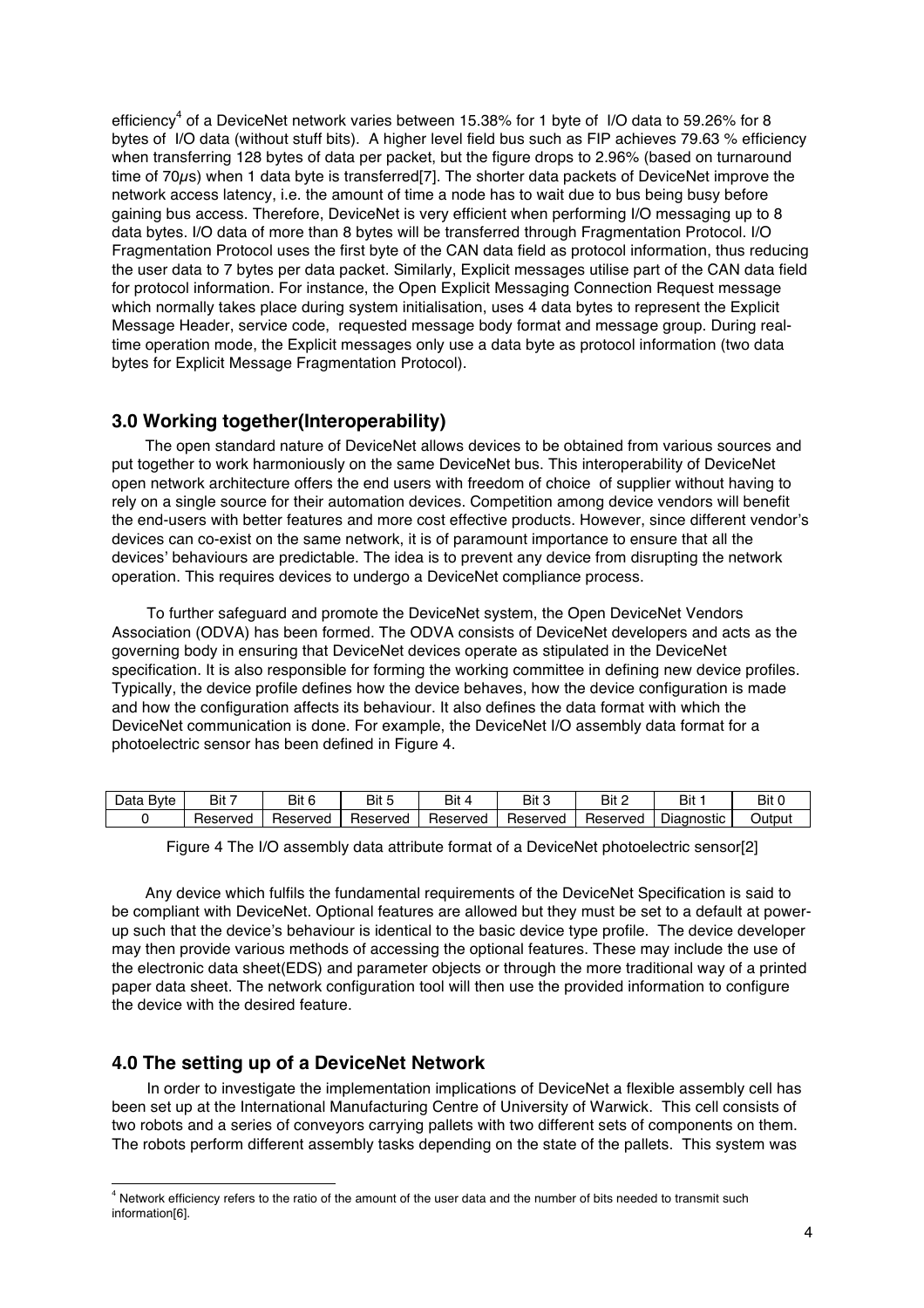originally wired conventionally and has been modified gradually to operate over DeviceNet. There are many different ways in which the trunk and drops can be assembled ranging from the use of simple screw connectors and bare cable to the use of moulded mini and micro connectors to fixed length cables. The system built uses every type of connection to find the merits of each. In a real application it is envisaged that only one style of connection would be used so that parts could easily be exchanged and modified. The conclusions from this exercise are that the more expensive option in terms of components is far easier to install. The decision as to which is the most cost effective is therefore dependent on the actual design for any individual network. If it is envisaged that the network will be modified very often during its life the ease of modification offered by the simple plug connections will more than pay for the increased initial investment cost.

For the network described the overall length is less than 25m so there is no limitation to the choice of baud rate. However the default speed is used as this does not require a node commissioning tool to be used prior to the node being introduced onto the system. Availability of such a tool would greatly improve the ease with which devices can be introduced to the network.

## **4.1 Device Commissioning**

As with any network application, every device on a network must be set-up appropriately in order to establish communication. Ideally we would like to have the 'plug-and-play' device which is intelligent enough to perform the necessary operations to establish the logical connection. Even though there are devices which are capable of 'tuning' themselves to the correct baud rate, a device which is capable of establishing a logical connection without human intervention is still a long way off. Therefore, the definition of 'plug-and-play' is perhaps misleading. In DeviceNet for instance, every device must be configured using a network configuration tool such as the DeviceNet Manager Software. This allows the node number and baud rate to be set as well as any other programmable parameters. Some of these tools can also be used to program the master devices in order to establish the logical connection between them and their slaves. For a simple proximity switch for example the master device (in this case a PLC 5 scanner card<sup>5</sup>) needs to know the node number of the switch, the type of data transfer to be used (polled or strobed) and the data mapping. The data mapping tells the scanner card how many bits of data to receive or transmit, where to get them from and where to put them. The program in the PLC then looks very similar to a traditional program.

While putting a DeviceNet system together is undoubtedly easier than using traditional methods it is true to say that the system is still as complex but the complexity is handled within the configuration tools and software rather than within the wiring. It is even more important that the system is well documented as there is no way of looking at a device and working out which bits in the PLC memory it is mapped to, without the configuration tool. It is however safe to say that, because most of the configuration tools are PC based, there is every chance that the systems can automatically create much of the documentation needed.

The system builder needs little knowledge of how Device Net works in order to produce a working system. Some simple rules such as ensuring that the trunk is terminated, that the drop lengths are all within spec, that the power supplies can provide for the consumption of the devices and that the overall length restriction is not exceeded are all that is required. This relies very heavily on all devices working to the standard. If devices are used that fail to obey the standard tracing the rogue device can be very difficult. It is therefore imperative that a rigorous compliance test procedure has been performed by each device vendor.

# **5.0 Interoperability and Compliance Test**

#### **5.1 Compliance Test**

DeviceNet compliance is the most important issue concerning every DeviceNet developer. Every effort must be made by the product developers to ensure that the developed product is DeviceNet compliant before the product is delivered to the customer or end-user. All devices bearing the name

<sup>&</sup>lt;sup>5</sup> A scanner card is a communication adapter for interfacing between the DeviceNet (CAN) devices and the PLC's processor.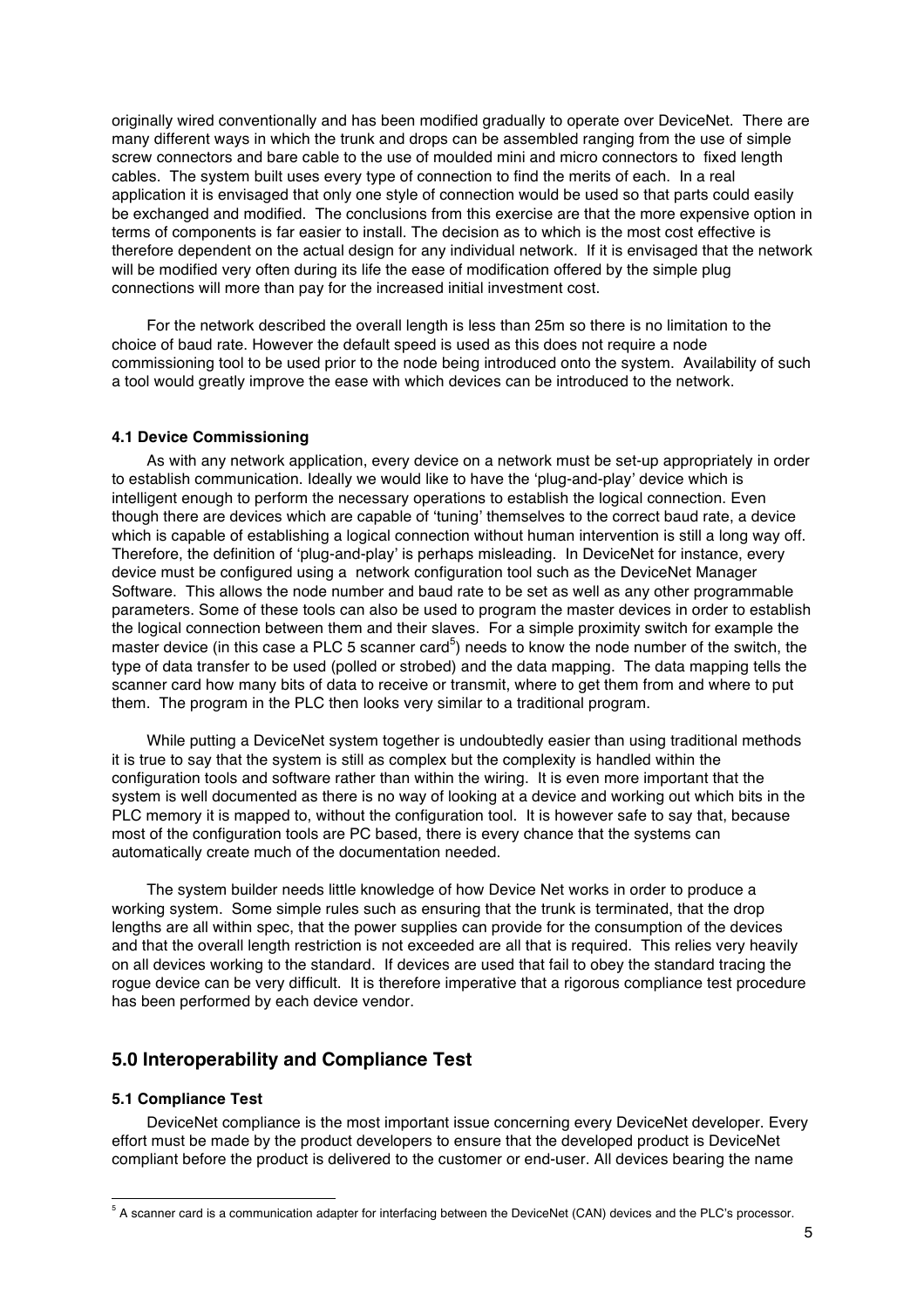DeviceNet must strictly follow the DeviceNet specification in order to achieve device interoperability in an open standard network. Conformance to the DeviceNet specification can only be achieved if the same test plans or procedures are followed. This may involve a central neutral body to conduct the conformance test by executing the DeviceNet protocol implementations. Conversely, the responsibility of conformance testing may be brought in-house to the product developers themselves by using a standard set of compliance test procedures or software. The second approach of compliance test will depend heavily on the loyalty and responsibility of every product developer in safeguarding the DeviceNet protocol. It is in the interests of the ODVA and every device developer to prevent the scenario where vendor X's device upsets the DeviceNet network operations. In general, the DeviceNet compliant process can be briefly divided into two areas, i.e.

- the physical hardware compliance, and
- the software for protocol messaging compliance.

The physical hardware compliance will concern the physical layer tests to ensure that the hardware and transceiver used conform to the standard specification. This test ensures that the device-under-test (DUT) is capable of driving the network bus through a distance of 500m at 125kbit/s with 64 nodes on the bus. Other instances may involve the propagation delay test for the transceivers and opto-isolators to ensure that their behaviours fall within the limits specified in the test specification. Details of the hardware test procedures and specifications can be found in [5]. In short, this test is hardware oriented and requires the use of highly accurate measurement equipment (scopes/analysers/generators etc.) and a test rig.

Having made sure that the hardware conforms to the physical signalling defined in DeviceNet, the device-under-test (DUT) will undergo the software compliance test for DeviceNet protocol messaging. This area mainly concerns the testing of the DeviceNet communication object's software in the DUT to ensure that the minimum 4 objects, i.e. Connection object, DeviceNet object, Identity object and Message router object are implemented properly. For example, every group 2 device must have the capability to support the DeviceNet Explicit Messaging Connection(EMC). Therefore DeviceNet developers must hold the responsibility to ensure that every DeviceNet device manufactured complies with this part of the DeviceNet Specification. An important aspect of the DeviceNet conformance test is that it is only concerned with the DeviceNet communication object of the product. Even though the application object is equally as important as the communication object, the test of a device's functionality is not within the scope of this compliance test. It is therefore the responsibility of the device developers to guarantee the functionality and performance of their devices.

#### **5.2 Interoperability Test**

Having gone through the DeviceNet conformance test, a multi-vendor environment can be set-up to further test the DeviceNet devices as an integrated system rather than an individual DeviceNet device. DeviceNet developers can test their prototypes for correct inter-device communications and functionality within a multi-vendor environment. The system test may give some benchmarking figures for the DUT from a DeviceNet system point of view, or even some hints on how to optimise the protocol implementation. For example, in order to achieve a specific device performance, the device may need to be configured at a low MACID number on a busy network.

#### **5.3 Automated Compliance Test Process**

A study into the automated compliance testing process of DeviceNet devices is currently being done at the University of Warwick. If the 'DeviceNet device' is equipped with the parameter object or parameter object stubs and EDS(Electronic Data Sheet)[1, 2], it is possible to establish the identity of the device under test (DUT) without human intervention. The Identity Object contains information such as vendor id, device type, serial number etc. This information, mapped with that from the EDS will allow the Compliance Test Engine (CTE) to know the identity of the DUT. The CTE may then be able to generate the appropriate test list depending on the identity and complexity of the DUT. Having determined which tests to perform on the DUT, the CTE will then execute the tests and collect the test results. The test results will then be analysed to determine whether the device under test conforms to DeviceNet protocol. If the device fails to conform, then the CTE will illustrate what has gone wrong and will attempt to propose a solution to the problem. The CTE when completed will be useful for both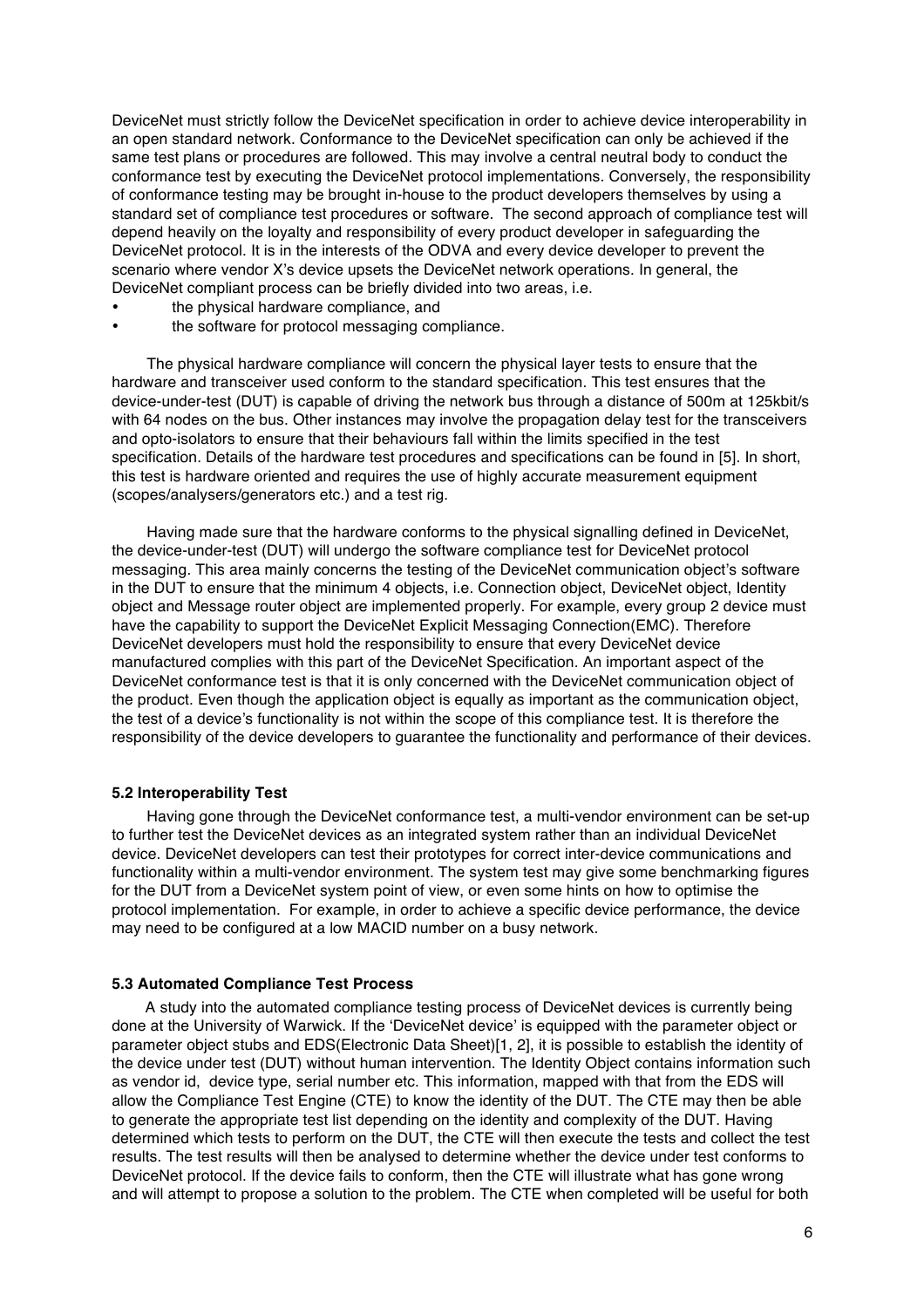DeviceNet developers and compliance testers. The aim of having the CTE is to provide an accurate compliance test with minimal human intervention. The CTE will eventually link up with measuring equipment to realise the fully automated compliance test system.

# **6.0 Conclusion**

DeviceNet is an open standard fieldbus which has the potential to become a de facto standard due to its performance capability and low cost. The success or failure of DeviceNet lies in the integrity and security of the network. As such the issue of compliance and interoperability is of utmost importance for both the end-users and developers. DeviceNet developers must strictly adhere to the DeviceNet specification at all times for conformance to ensure interoperability between devices is achieved. Ultimately the fate of DeviceNet, as with all of the other fieldbus standards, will not depend on the technological issues. In order to become a de facto standard it needs to be widely used and this will depend not only on a large range of compliant products being made available but also on the system builders deciding to use the technology. In addition, ODVA which consists of DeviceNet vendors must play a vital role in promoting DeviceNet. Further development must also be done to enable DeviceNet to keep abreast with the fast changing pace of technology. Many opportunities can be realised using this technology including decentralised control. Perhaps in the future rather than using a PLC or similar to control simple slaves, the sensors and actuators will communicate directly to execute simple control routines.

# **Glossary of Terms**

| CAN          | <b>Controller Area Network</b>                                                                             |
|--------------|------------------------------------------------------------------------------------------------------------|
|              | CSMA/CD+NDBA Carrier Sense Multiple Access/Collision Detection with Non-Destructive Bitwise<br>Arbitration |
| <b>CTE</b>   | <b>Compliance Test Engine</b>                                                                              |
| <b>DUT</b>   | Device Under Test                                                                                          |
| <b>EDS</b>   | Electronic Data Sheet - An ASCII file which contains the corresponding device                              |
|              | parameters to be used by DeviceNet configuration tools during device configuration                         |
|              | process.                                                                                                   |
| <b>EMC</b>   | <b>Explicit Messaging Connection</b>                                                                       |
| <b>ISO</b>   | International Standard Organisation <sup>6</sup>                                                           |
| <b>MACID</b> | Medium Access Control Identifier                                                                           |
| <b>NRZ</b>   | Non-Return-to-Zero                                                                                         |
| <b>ODVA</b>  | Open DeviceNet Vendors Association <sup>7</sup>                                                            |
| OSI          | Open Systems Interconnection                                                                               |

 <sup>6</sup> Web site http://www.iso.ch/

<sup>7</sup> Web site http://www.industry.net/odva/